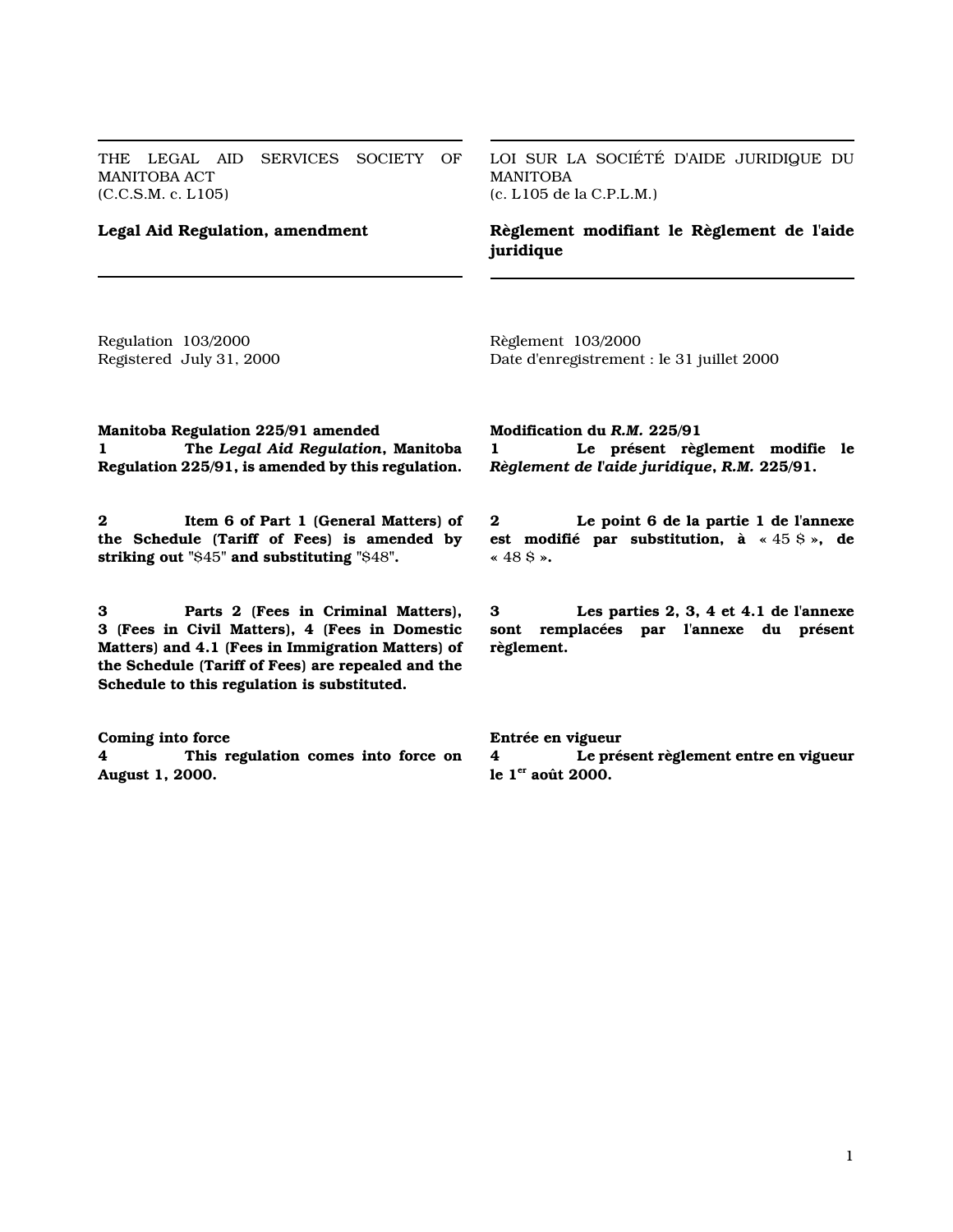#### Schedule

#### PART 2

### FEES IN CRIMINAL MATTERS

Fees provided in this part do not apply where the services furnished are for three hours or less. In those circumstances, the solicitor shall claim for time expended at a rate of \$48. an hour.

Fees provided in this part include preparation and appearances.

Categories of Offences:

Category A:

— aggravated sexual assault, manslaughter, murder, attempt murder, and conspiracy to commit murder.

Category B:

— abduction, aggravated assault, arson, bribery, cause bodily harm by impaired driving, cause death by criminal negligence, cause death by dangerous driving, cause death by impaired driving, criminal negligence causing bodily harm, extortion, hostage taking, importation of drugs, incest, perjury, possession of narcotics for the purpose of trafficking, prison riot, robbery, sexual assault with a weapon, sexual exploitation, sexual interference;

— an attempt or conspiracy to commit any of the above offences;

— a conspiracy to commit an offence in Category C.

Category C:

— criminal offences not listed in Category A or Category B.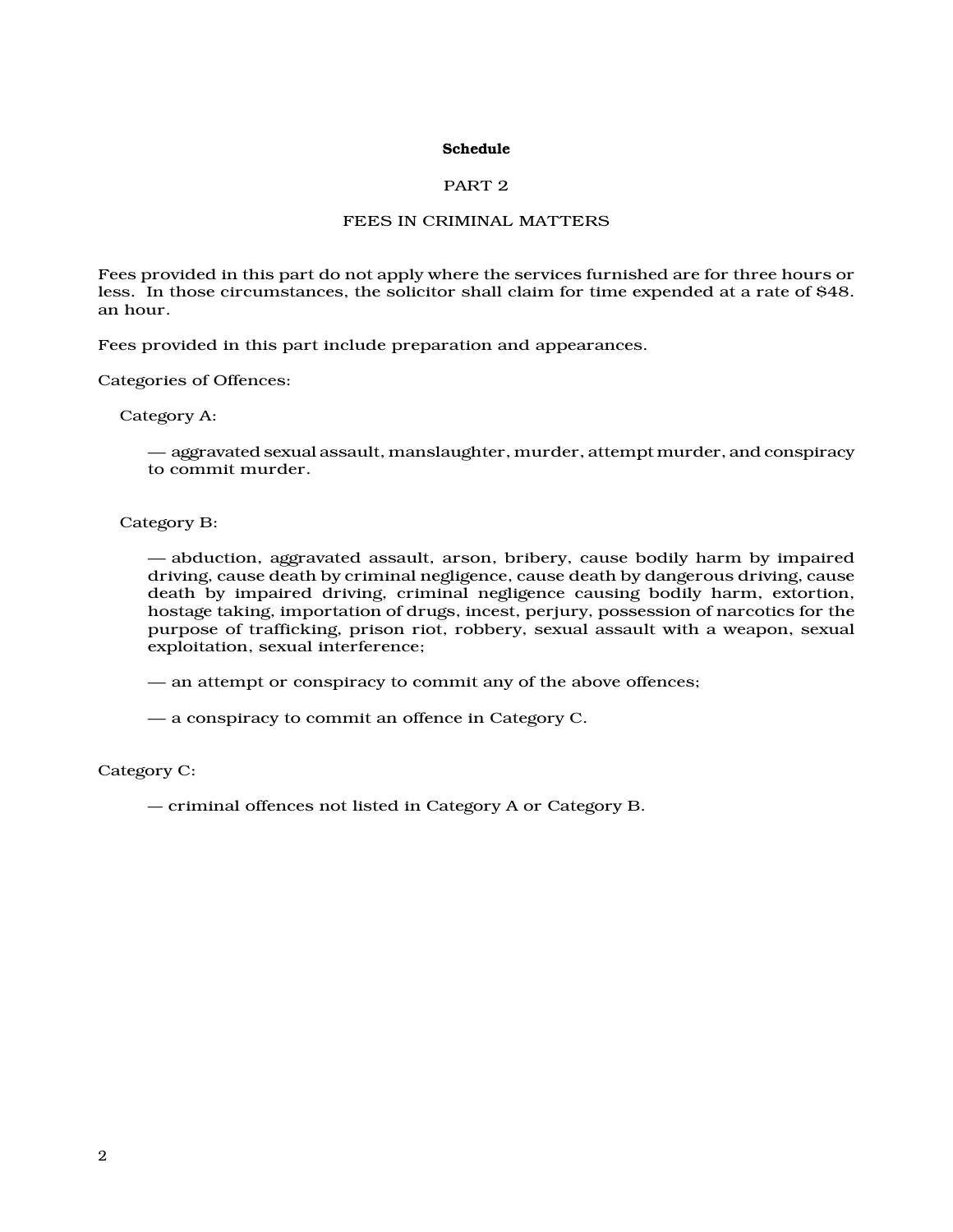|                  |                                                                                                                                                                   |        | Category of Offence<br>B<br>A |             |
|------------------|-------------------------------------------------------------------------------------------------------------------------------------------------------------------|--------|-------------------------------|-------------|
|                  |                                                                                                                                                                   |        |                               | $\mathbf C$ |
| $\mathbf{l}$     | Guilty plea, stay of proceedings or withdrawal of charges<br>before a hearing (including all services except where<br>elsewhere provided for in this tariff)      | \$695. | \$480.                        | \$215.      |
| $\boldsymbol{2}$ | (a) Preliminary hearing at which the judge decides the matter<br>based on evidence adduced, or transfer hearing (including<br>first $\frac{1}{2}$ day of hearing) | 695.   | 480.                          | 375.        |
|                  | (b) each additional $\frac{1}{2}$ day                                                                                                                             | 215.   | 185.                          | 160.        |
|                  | (c) subsequent guilty plea                                                                                                                                        | 105.   | 95.                           | 80.         |
| 3                | (a) Trial at which the judge decides the matter based on evidence<br>adduced (including first $\frac{1}{2}$ day of hearing)                                       | 1280.  | 960.                          | 640.        |
|                  | (b) each additional $\frac{1}{2}$ day                                                                                                                             | 270.   | 215.                          | 160.        |
|                  | (c) subsequent sentencing                                                                                                                                         | 105.   | 95.                           | 80.         |
|                  |                                                                                                                                                                   |        | All Offences                  |             |
| 4                | Bail review (where authorized)                                                                                                                                    |        |                               | 215.        |
| 5                | (a) Extraordinary remedies (where authorized)<br>(including first $\frac{1}{2}$ day of hearing)                                                                   |        |                               | 480.        |
|                  | (b) each additional 1/2 day                                                                                                                                       |        |                               | 215.        |
| 6                | (a) The Court of Appeal (appeal against conviction)<br>(including first $\frac{1}{2}$ day of hearing)                                                             |        |                               | 855.        |
|                  | (b) each additional 1/2 day                                                                                                                                       |        |                               | 320.        |
| 7                | Supreme Court of Canada (including travel)                                                                                                                        |        |                               |             |
|                  | (a) leave application (including first $\frac{1}{2}$ day of hearing)                                                                                              |        |                               | 425.        |
|                  | (b) each additional 1/2 day                                                                                                                                       |        |                               | 270.        |
|                  | (c) hearing (including first $\frac{1}{2}$ day of hearing)                                                                                                        |        |                               | 1600.       |
|                  | (d) each additional 1/2 day                                                                                                                                       |        |                               | 425.        |
| 8                | (a) other appeals (including first $\frac{1}{2}$ day of hearing)                                                                                                  |        |                               | 535.        |
|                  | (b) each additional $\frac{1}{2}$ day                                                                                                                             |        |                               | 215.        |
| 9                | Junior counsel - per $\frac{1}{2}$ day of hearing                                                                                                                 |        |                               | 145.        |
| 10               | Duty counsel - \$48. per hour, to a maximum of:                                                                                                                   |        |                               | 145.        |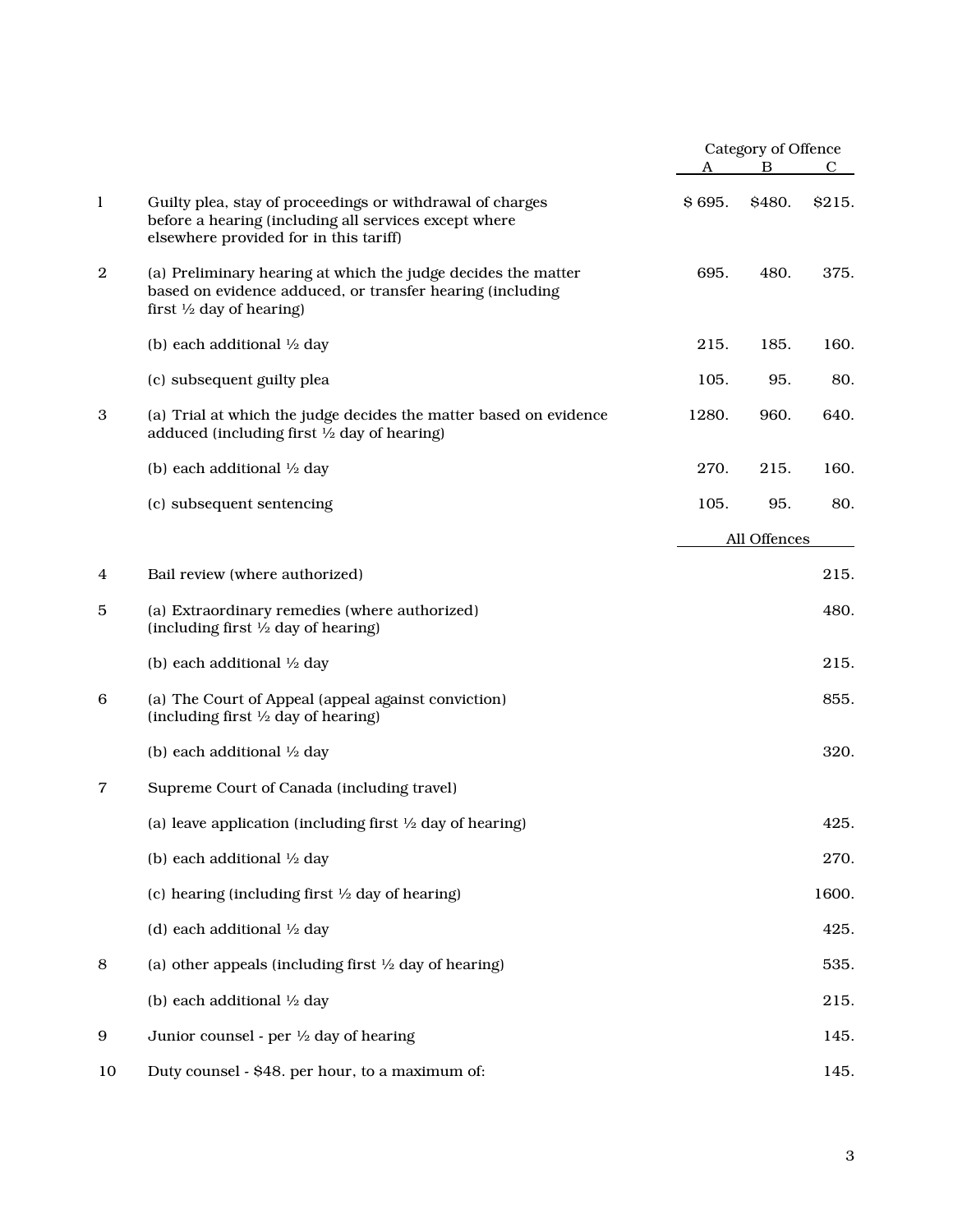## PART 3

# FEES IN CIVIL MATTERS

Fees provided in this part for all inclusive items do not apply if the services furnished are for three hours or less. In those circumstances, the solicitor shall claim for time expended at a rate of \$48. an hour.

Fees in items 3 to 7 of this part include preparation, attendances and appearances.

| $\mathbf{1}$ | Interlocutory proceedings (preparation and court time) itemized at \$48, per hour to a maximum<br>of:                   | <b>S240.</b> |
|--------------|-------------------------------------------------------------------------------------------------------------------------|--------------|
| $\mathbf{2}$ | Examination for discovery or on an affidavit                                                                            |              |
|              | (a) itemized preparation at \$48. an hour to a maximum of:                                                              | 160.         |
|              | (b) attendance, itemized at \$48. an hour.                                                                              |              |
| 3            | (a) Trial (including first $\frac{1}{2}$ day of trial) itemized at \$48. an hour to a maximum of:                       | 855.         |
|              | (b) each additional $\frac{1}{2}$ day of trial                                                                          | 270.         |
| 4            | (a) Quasi-judicial matters (including first $\frac{1}{2}$ day of hearing) itemized at \$48. an hour to a<br>maximum of: | 425.         |
|              | (b) each additional $\frac{1}{2}$ day of hearing                                                                        | 135.         |
| 5            | (a) The Court of Appeal (including the first $\frac{1}{2}$ day of hearing)                                              | 855.         |
|              | (b) each additional 1/2 day                                                                                             | 320.         |
| 6            | Supreme Court of Canada (including travel)                                                                              |              |
|              | (a) leave application (including first $\frac{1}{2}$ day of hearing)                                                    | 425.         |
|              | (b) each additional 1/2 day                                                                                             | 270.         |
|              | (c) appeal hearing (including first $\frac{1}{2}$ day of hearing)                                                       | 1600.        |
|              | (d) each additional 1/2 day                                                                                             | 425.         |
| 7            | (a) other appeals (including first $\frac{1}{2}$ day of hearing)                                                        | 535.         |
|              | (b) each additional $\frac{1}{2}$ day                                                                                   | 215.         |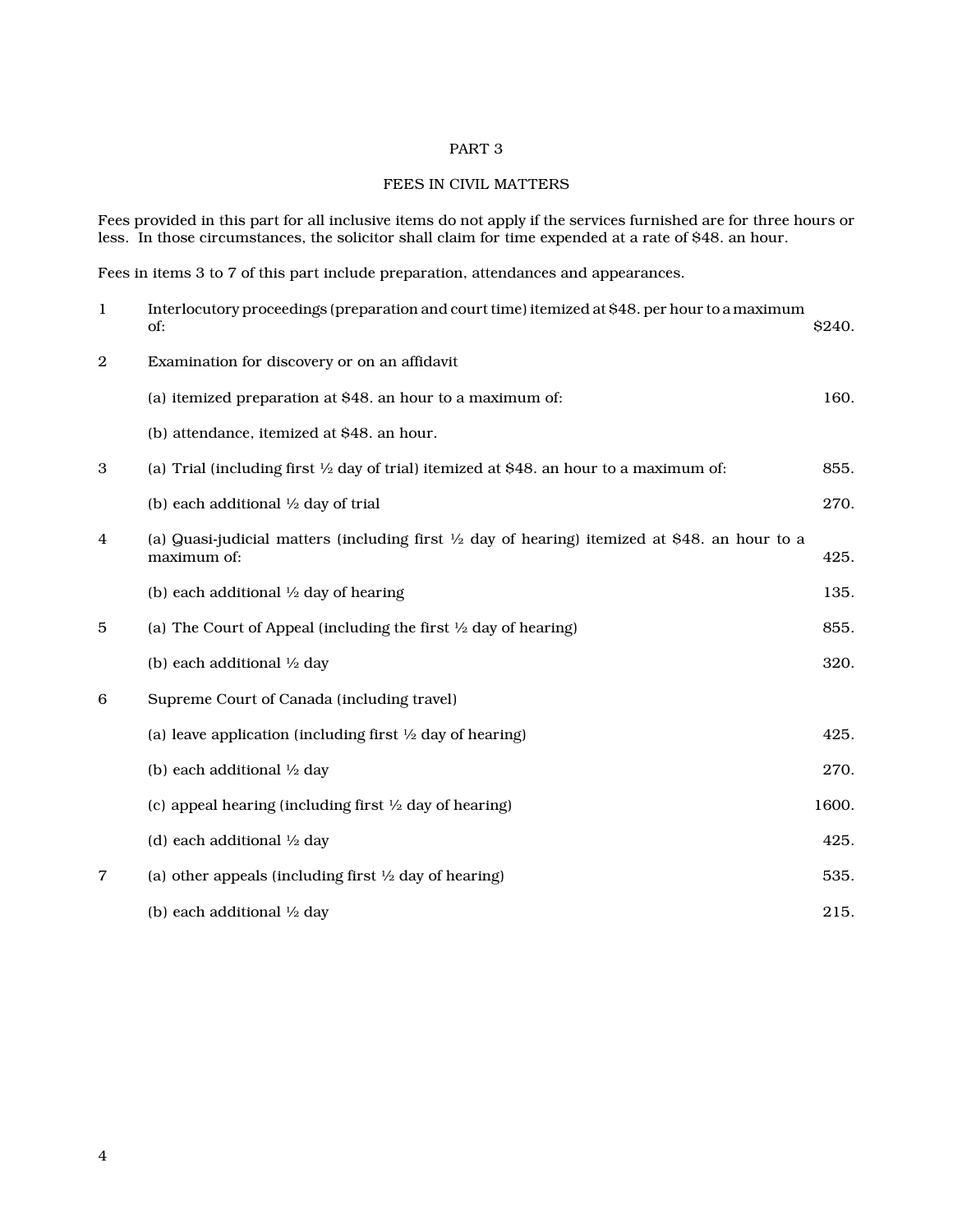## PART 4

# FEES IN DOMESTIC MATTERS

The following fees do not apply in respect of legal aid furnished in three hours or less. In that circumstance, the solicitor may claim at the rate of \$48. per hour.

| $\mathbf{1}$   | A contempt proceeding, a maintenance enforcement proceeding, or a divorce in which no<br>corollary relief is sought or in which corollary relief has been settled in previous proceedings,<br>including all preparation and appearances:                                                           | \$290. |
|----------------|----------------------------------------------------------------------------------------------------------------------------------------------------------------------------------------------------------------------------------------------------------------------------------------------------|--------|
| $\overline{2}$ | A domestic matter other than a matter referred to in paragraph 1, including all preparation and<br>appearances in respect of interim proceedings, case management conferences,<br>pre-trial conferences and, subject to paragraph 3, examinations for discovery and examinations<br>on affidavits: | 575.   |
| 3              | An examination for discovery or an examination on an affidavit, when authorised by the<br>Area Director in contemplation of trial:                                                                                                                                                                 |        |
|                | (a) preparation: \$48. per hour to a maximum of                                                                                                                                                                                                                                                    | 160.   |
|                | (b) attendance: \$48. per hour.                                                                                                                                                                                                                                                                    |        |
| 4              | Trial, when authorised by the Area Director and witnesses testify, per $\frac{1}{2}$ day:                                                                                                                                                                                                          | 270.   |
| 5              | (a) The Court of Appeal (including the first $\frac{1}{2}$ day of hearing)                                                                                                                                                                                                                         | 855.   |
|                | (b) each additional 1/2 day                                                                                                                                                                                                                                                                        | 320.   |
| 6              | Supreme Court of Canada (including travel)                                                                                                                                                                                                                                                         |        |
|                | (a) leave application (including first $\frac{1}{2}$ day of hearing)                                                                                                                                                                                                                               | 425.   |
|                | (b) each additional 1/2 day                                                                                                                                                                                                                                                                        | 270.   |
|                | (c) appeal hearing (including first $\frac{1}{2}$ day of hearing)                                                                                                                                                                                                                                  | 1600.  |
|                | (d) each additional $\frac{1}{2}$ day                                                                                                                                                                                                                                                              | 425.   |
| $\overline{7}$ | (a) other appeals (including first $\frac{1}{2}$ day of hearing)                                                                                                                                                                                                                                   | 535.   |
|                | (b) each additional $\frac{1}{2}$ day                                                                                                                                                                                                                                                              | 215.   |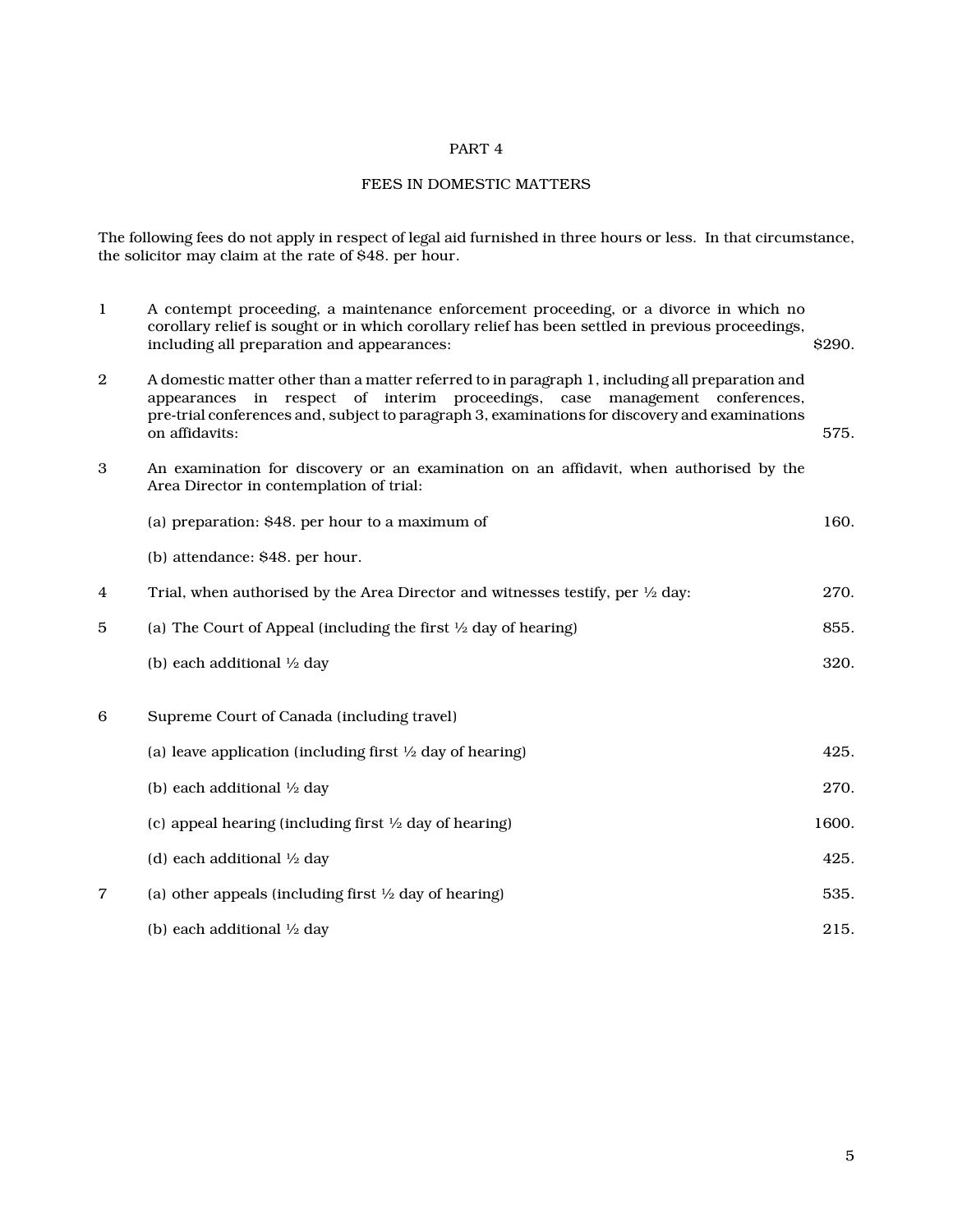# PART 4.1

# FEES IN IMMIGRATION MATTERS

Fees provided in this part for all inclusive items do not apply if the services furnished are for three hours or less. In those circumstances, the solicitor shall claim for time expended at a rate of \$48. an hour.

| $\mathbf{1}$     | Immigration inquiry, including all preparation and appearances:                                                             | \$270. |
|------------------|-----------------------------------------------------------------------------------------------------------------------------|--------|
| $\boldsymbol{2}$ | Detention review, including all preparation and appearances:                                                                | 215.   |
| 3                | Refugee Division, Immigration and Refugee Board:                                                                            |        |
|                  | (a) preparation and attendance, including the first $\frac{1}{2}$ day of hearing, \$48. per hour to a<br>maximum of:        | 480.   |
|                  | (b) each additional $\frac{1}{2}$ day of hearing, including all preparation and attendance:                                 | 135.   |
| 4                | Appeal Division, Immigration and Refugee Board:                                                                             |        |
|                  | (a) preparation and attendance, including the first $\frac{1}{2}$ day of hearing, \$48. per hour to a<br>maximum of:        | 535.   |
|                  | (b) each additional $\frac{1}{2}$ day of hearing, including all preparation and attendance:                                 | 135.   |
| 5                | Humanitarian and compassionate landing, including a post-determination refugee<br>claimant, \$48. per hour to a maximum of: | 425.   |
| 6                | Federal Court, including all preparation and appearances:                                                                   |        |
|                  | (a) application for leave:                                                                                                  | 480.   |
|                  | (b) hearing after leave:                                                                                                    | 425.   |
|                  | (c) application for stay:                                                                                                   | 535.   |
|                  | (d) consent motion:                                                                                                         | 160.   |
|                  | (e) contested motion:                                                                                                       | 270.   |
|                  | (f) judicial review:                                                                                                        | 855.   |

The Queen's Printer for the Province of Manitoba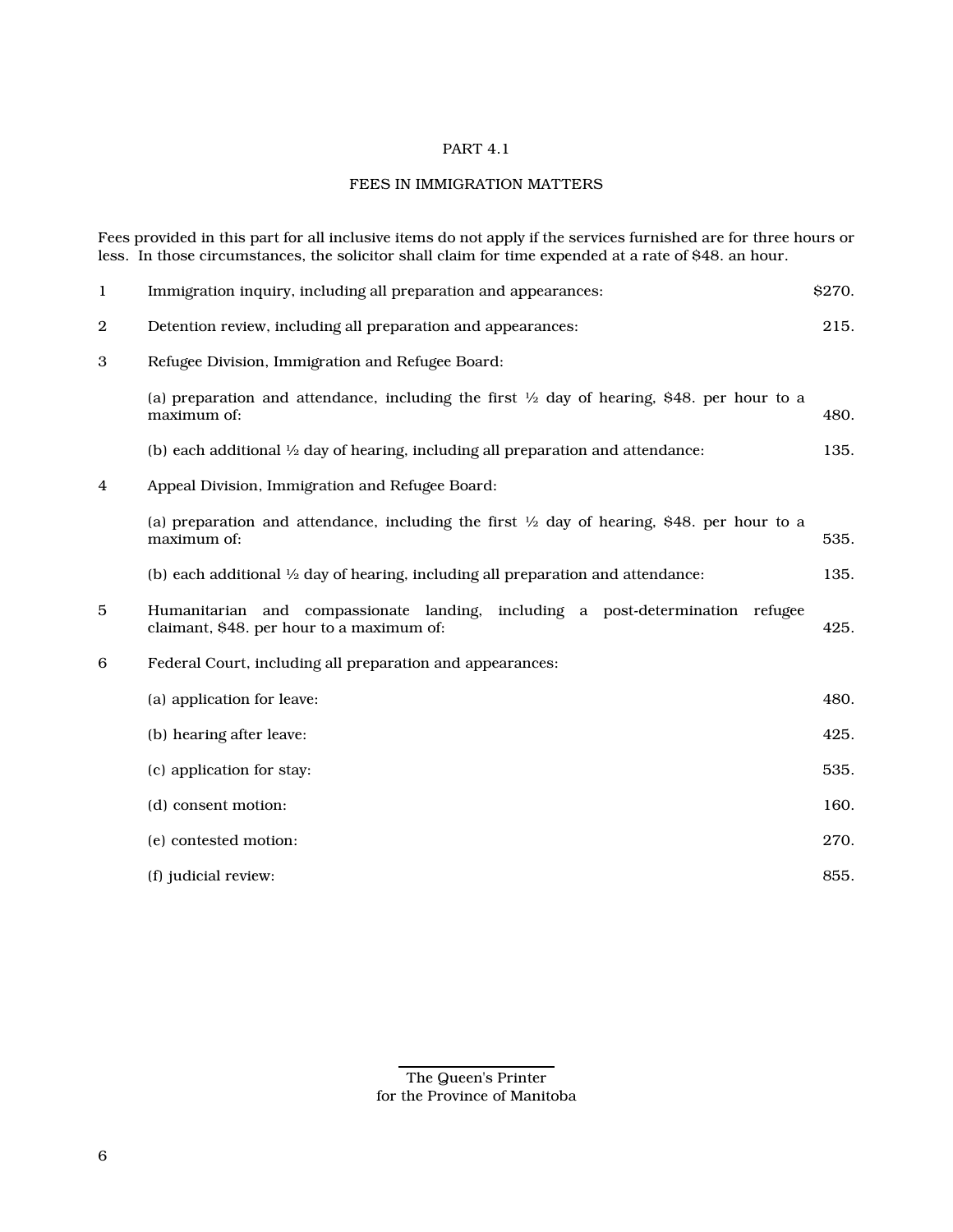#### Annexe

#### PARTIE 2

# HONORAIRES EN MATIÈRE CRIMINELLE

Les honoraires prévus par la présente partie ne s'appliquent que lorsque les services ont été fournis pendant plus de trois heures. Si ce n'est pas le cas, le procureur doit réclamer des honoraires au taux horaire de 48 \$ l'heure.

Les honoraires prévus par la présente partie comprennent la préparation et les comparutions.

Catégories d'infractions :

Catégorie A :

agression sexuelle grave, homicide involontaire coupable, meurtre, tentative de meurtre et complot en vue de la perpétration d'un meurtre.

Catégorie B :

enlèvement, voies de fait graves, incendie criminel, corruption, conduite avec facultés affaiblies causant des lésions corporelles, négligence criminelle causant la mort, conduite dangereuse causant la mort, conduite avec facultés affaiblies causant la mort, négligence criminelle causant des lésions corporelles, extorsion, prise d'otage, importation de stupéfiants, inceste, parjure, possession de stupéfiants en vue d'en faire le trafic, émeute dans une prison, vol qualifié, agression sexuelle armée, infraction d'ordre sexuel par une personne en situation d'autorité, contacts sexuels;

tentative ou complot en vue de la perpétration de l'une des infractions énumérées ci-dessus;

complot en vue de la perpétration d'une infraction visée à la catégorie C.

Catégorie C :

les infractions criminelles non énumérées dans la catégorie A ou B.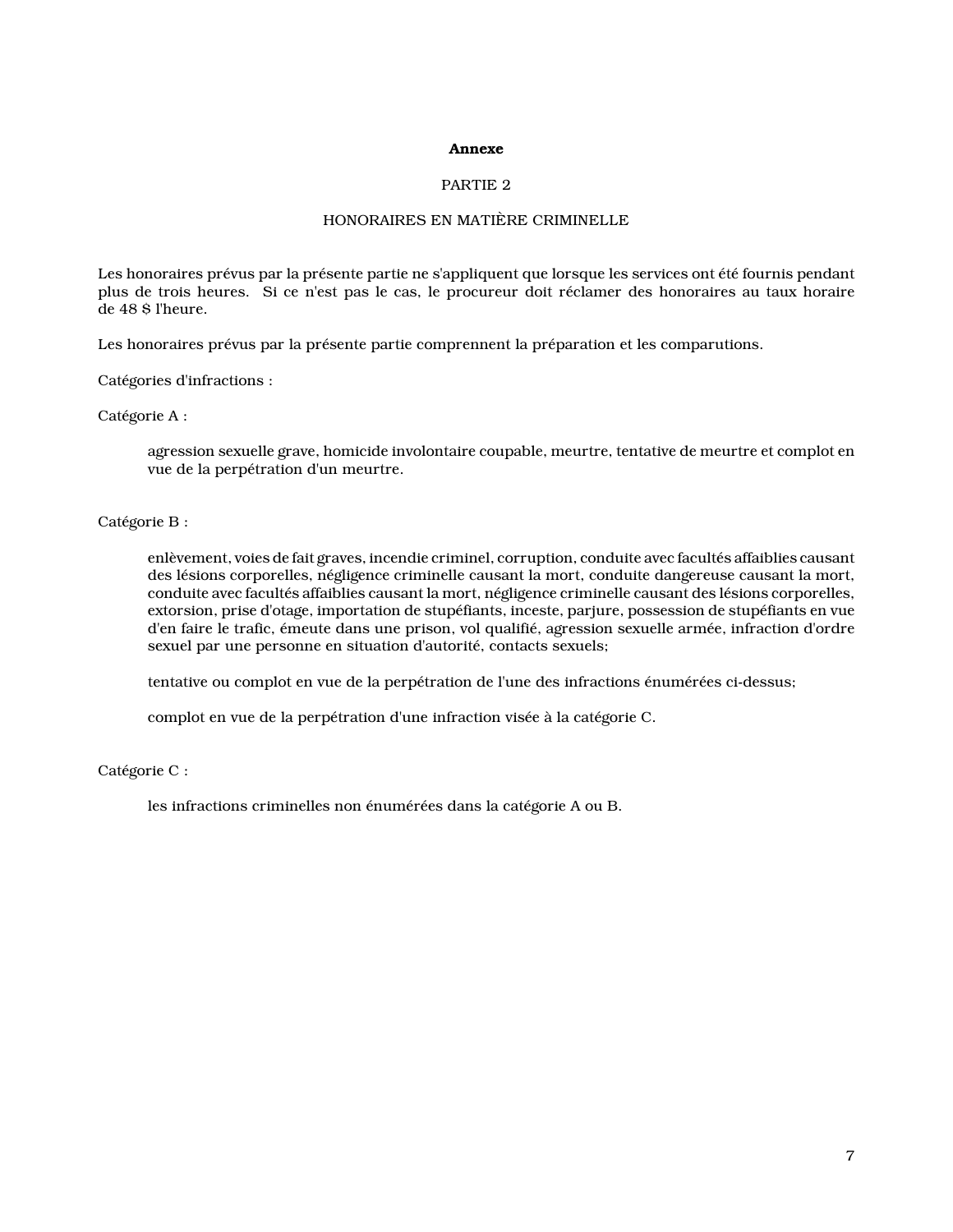|                  |                                                                                                                                                                                                |                  | Catégories d'infractions<br>B<br>A |        |
|------------------|------------------------------------------------------------------------------------------------------------------------------------------------------------------------------------------------|------------------|------------------------------------|--------|
|                  |                                                                                                                                                                                                |                  |                                    | C.     |
| $\mathbf{1}$     | Plaidoyer de culpabilité, suspension de l'instance ou retrait des<br>accusations (y compris tous les services fournis, sauf disposition<br>contraire du présent tarif)                         | 695\$            | 480 S                              | 215\$  |
| $\boldsymbol{2}$ | a) Audience préliminaire au cours de laquelle le juge statue<br>sur la question en se fondant sur la preuve présentée ou audience<br>de renvoi (y compris la première demi-journée d'audience) | 695\$            | 480 \$                             | 375 \$ |
|                  | b) chaque demi-journée additionnelle                                                                                                                                                           | 215\$            | 185\$                              | 160\$  |
|                  | c) plaidoyer de culpabilité subséquent                                                                                                                                                         | 105 <sub>5</sub> | 95 S                               | 80\$   |
| 3                | a) Instruction au cours de laquelle le juge statue sur la question<br>en se fondant sur la preuve présentée (y compris la première<br>demi-journée d'audience)                                 | 1 280 \$         | 960\$                              | 640 \$ |
|                  | b) chaque demi-journée additionnelle                                                                                                                                                           | 270\$            | 215\$                              | 160\$  |
|                  | c) prononcé ultérieur de la sentence                                                                                                                                                           | 105 <sub>5</sub> | 95 S                               | 80\$   |
|                  |                                                                                                                                                                                                |                  | Toutes les infractions             |        |
| 4                | Révision du cautionnement (lorsqu'elle est autorisée)                                                                                                                                          |                  |                                    | 215\$  |
| 5                | a) Recours extraordinaires (lorsqu'ils sont autorisés) (y compris<br>la première demi-journée d'audience)                                                                                      |                  |                                    | 480 \$ |
|                  | b) chaque demi-journée additionnelle                                                                                                                                                           |                  |                                    | 215\$  |
| 6                | a) Cour d'appel (appel de la condamnation) (y compris<br>la première demi-journée d'audience)                                                                                                  |                  |                                    | 855 S  |
|                  | b) chaque demi-journée additionnelle                                                                                                                                                           |                  |                                    | 320\$  |
| 7                | Cour suprême du Canada (y compris les frais de déplacement)                                                                                                                                    |                  |                                    |        |
|                  | a) demande d'autorisation d'appel (y compris la première<br>demi-journée d'audience)                                                                                                           |                  |                                    | 425\$  |
|                  | b) chaque demi-journée additionnelle                                                                                                                                                           |                  |                                    | 270\$  |
|                  | c) audience (y compris la première demi-journée d'audience)                                                                                                                                    |                  |                                    | 1600\$ |
|                  | d) chaque demi-journée additionnelle                                                                                                                                                           |                  |                                    | 430 \$ |
| 8                | a) Autres appels (y compris la première demi-journée d'audience)                                                                                                                               |                  |                                    | 535\$  |
|                  | b) chaque demi-journée additionnelle                                                                                                                                                           |                  |                                    | 215\$  |
| 9                | Avocat adjoint - pour chaque demi-journée d'audience                                                                                                                                           |                  |                                    | 145 \$ |
| 10               | Avocat de service - taux horaire de 48 \$, jusqu'à concurrence de                                                                                                                              |                  |                                    | 145\$  |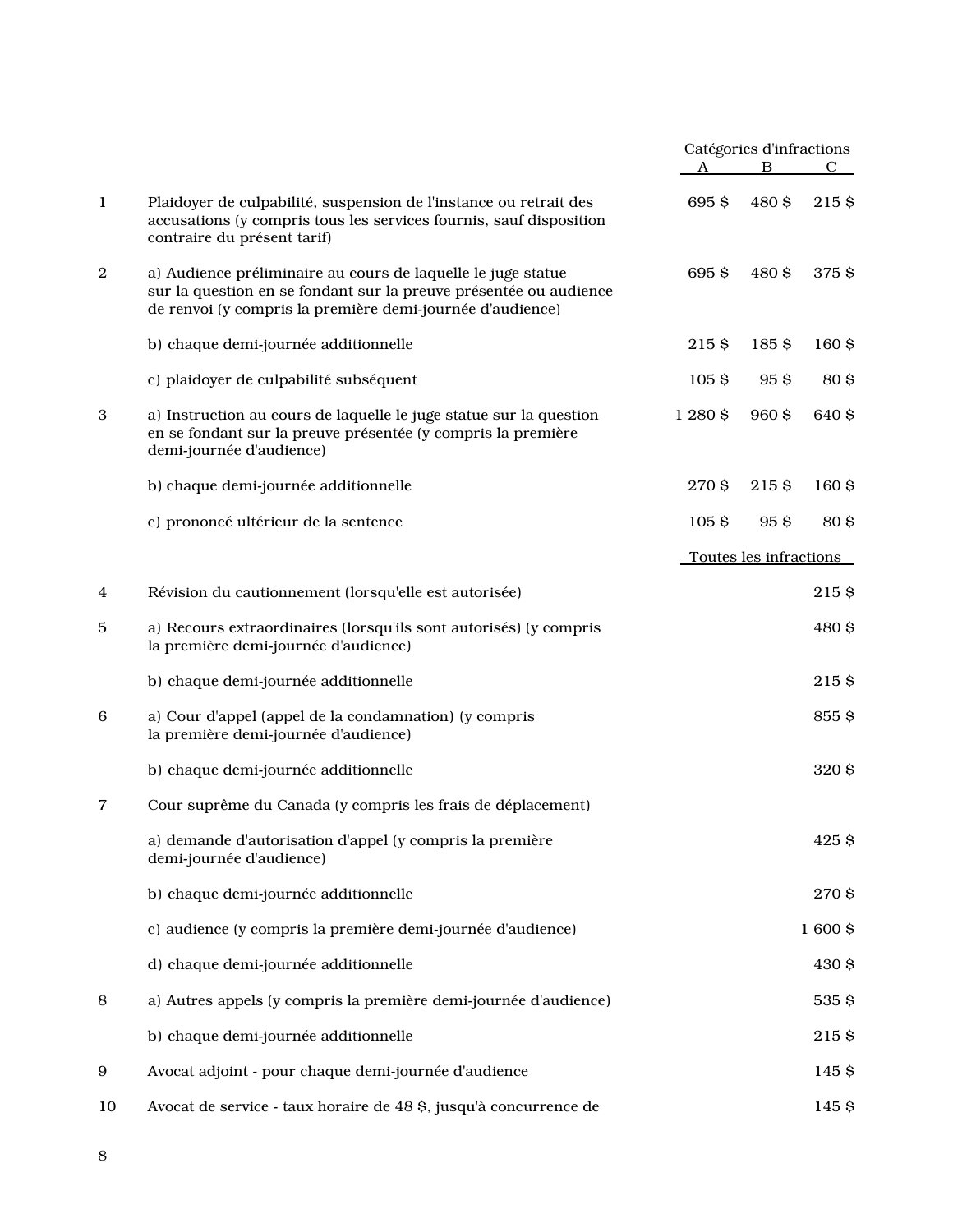## PARTIE 3

# HONORAIRES EN MATIÈRE CIVILE

Les honoraires prévus par la présente partie à l'égard de chaque rubrique ne s'appliquent que lorsque les services ont été fournis pendant plus de trois heures. Si ce n'est pas le cas, le procureur doit réclamer des honoraires au taux horaire de 48 \$ l'heure.

Les honoraires prévus aux rubriques 3 à 7 de la présente partie comprennent la préparation, les présences au tribunal et les comparutions.

| -1             | Procédures interlocutoires (préparation et vacation) au taux horaire de 48 \$, jusqu'à<br>concurrence de                          | 240 S  |
|----------------|-----------------------------------------------------------------------------------------------------------------------------------|--------|
| $\overline{2}$ | Interrogatoire préalable ou examen portant sur un affidavit                                                                       |        |
|                | a) préparation détaillée au taux horaire de 48 \$, jusqu'à concurrence de                                                         | 160\$  |
|                | b) comparution au taux horaire de 48 \$                                                                                           |        |
| 3              | a) Instruction (y compris la première demi-journée d'audience) au taux horaire de 48 \$ jusqu'à<br>concurrence de                 | 855\$  |
|                | b) chaque demi-journée additionnelle d'instruction                                                                                | 270 \$ |
| $\overline{4}$ | a) Affaires quasi-judiciaires (y compris la première demi-journée d'audience) au taux horaire<br>de 48 \$, jusqu'à concurrence de | 425\$  |
|                | b) chaque demi-journée additionnelle d'audience                                                                                   | 135 \$ |
| 5              | a) Cour d'appel (y compris la première demi-journée d'audience)                                                                   | 855\$  |
|                | b) chaque demi-journée additionnelle                                                                                              | 320\$  |
| 6              | Cour suprême du Canada (y compris les frais de déplacement)                                                                       |        |
|                | a) demande d'autorisation d'appel (y compris la première demi-journée d'audience)                                                 | 425\$  |
|                | b) chaque demi-journée additionnelle                                                                                              | 270 \$ |
|                | c) audition de l'appel (y compris la première demi-journée d'audience)                                                            | 1600\$ |
|                | d) chaque demi-journée additionnelle                                                                                              | 425\$  |
| 7              | a) Autres appels (y compris la première demi-journée d'audience)                                                                  | 535\$  |
|                | b) chaque demi-journée additionnelle                                                                                              | 215\$  |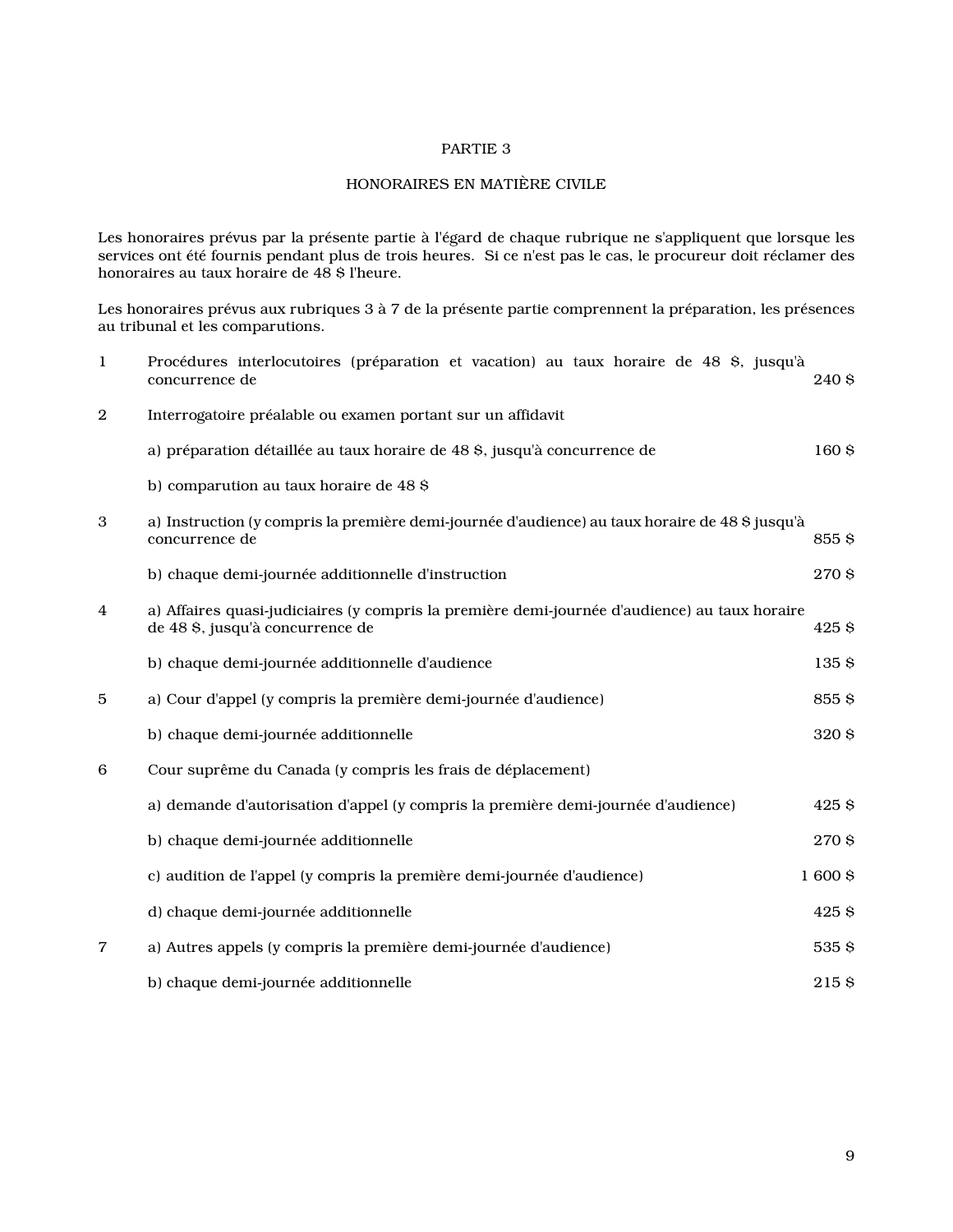## PARTIE 4

# HONORAIRES EN MATIÈRE FAMILIALE

Les honoraires suivants ne s'appliquent que lorsque les services d'aide juridique ont été fournis pendant plus de trois heures. Si ce n'est pas le cas, le procureur peut réclamer des honoraires au taux horaire de 48 \$ l'heure.

| 1. | Procès pour outrage, procédures en exécution d'une ordonnance alimentaire ou divorce dans<br>lequel aucune mesure accessoire n'est demandée ou relativement (y compris la préparation et<br>les comparutions)                                                                                                                                     | 290 \$ |
|----|---------------------------------------------------------------------------------------------------------------------------------------------------------------------------------------------------------------------------------------------------------------------------------------------------------------------------------------------------|--------|
| 2. | Affaires familiales autres que celles visées par le point 1, y compris la préparation, les<br>comparutions relatives aux procédures provisoires, les conférences de gestion de cause, les<br>conférences préparatoires au procès et, sous réserve du point 3, les interrogatoires préalables<br>et les interrogatoires portant sur des affidavits | 575 S  |
| 3. | Interrogatoire préalable ou interrogatoire portant sur un affidavit, lorsque autorisé par un<br>directeur régional en prévision d'un procès :                                                                                                                                                                                                     |        |
|    | a) préparation : 48 \$ l'heure jusqu'à concurrence de                                                                                                                                                                                                                                                                                             | 160\$  |
|    | b) comparution: 48 \$ l'heure                                                                                                                                                                                                                                                                                                                     |        |
| 4. | Procès autorisé par un directeur régional et au cours duquel des témoins sont appelés à<br>témoigner, par demi-journée :                                                                                                                                                                                                                          | 270 \$ |
| 5  | a) Cour d'appel (y compris la première demi-journée d'audience)                                                                                                                                                                                                                                                                                   | 855\$  |
|    | b) chaque demi-journée additionnelle                                                                                                                                                                                                                                                                                                              | 320\$  |
| 6  | Cour suprême du Canada (y compris les frais de déplacement)                                                                                                                                                                                                                                                                                       |        |
|    | a) demande d'autorisation d'appel (y compris la première demi-journée d'audience)                                                                                                                                                                                                                                                                 | 425\$  |
|    | b) chaque demi-journée additionnelle                                                                                                                                                                                                                                                                                                              | 270\$  |
|    | c) audition de l'appel (y compris la première demi-journée d'audience)                                                                                                                                                                                                                                                                            | 1600\$ |
|    | d) chaque demi-journée additionnelle                                                                                                                                                                                                                                                                                                              | 425\$  |
| 7  | a) Autres appels (y compris la première demi-journée d'audience)                                                                                                                                                                                                                                                                                  | 535\$  |
|    | b) chaque demi-journée additionnelle                                                                                                                                                                                                                                                                                                              | 215\$  |